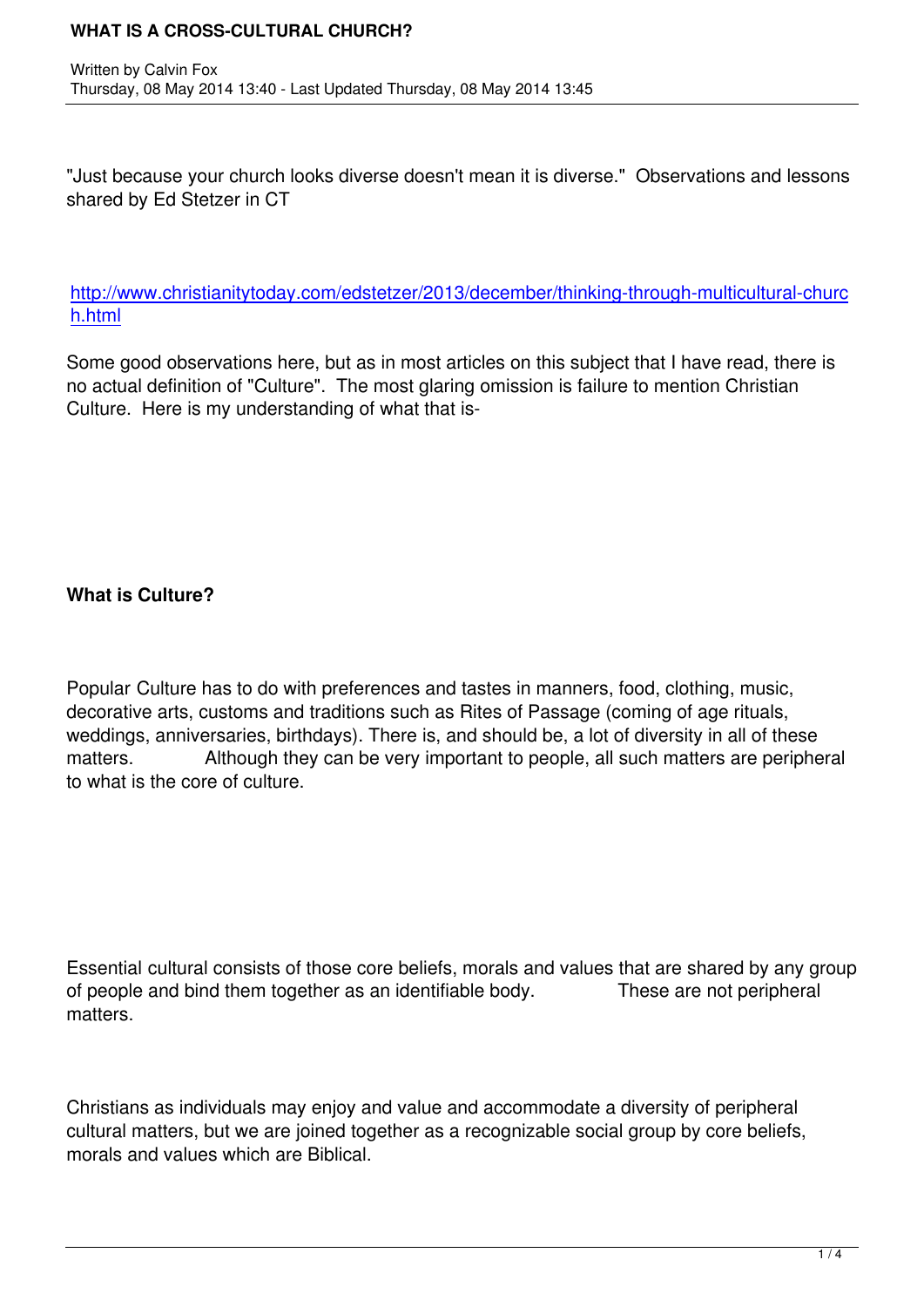## **7 Basics of Biblical Culture**

**Life-** Core Christian Culture is very pro-life in every sense.

**Marriage-** Defined as a life-long, committed relationship between a man and a woman is very highly valued. Divorce is disapproved. Virginity before Marriage and Marital Fidelity during it are greatly valued.

**Family-** Parenthood and children are desired and valued; abortion is strongly disapproved; extended, cross generational families are the norm; children honor (respect) their parents and the elderly are respected by all.

**Individual Responsibility-** individual persons are accountable and responsible to God, themselves, their family and community for their decisions and actions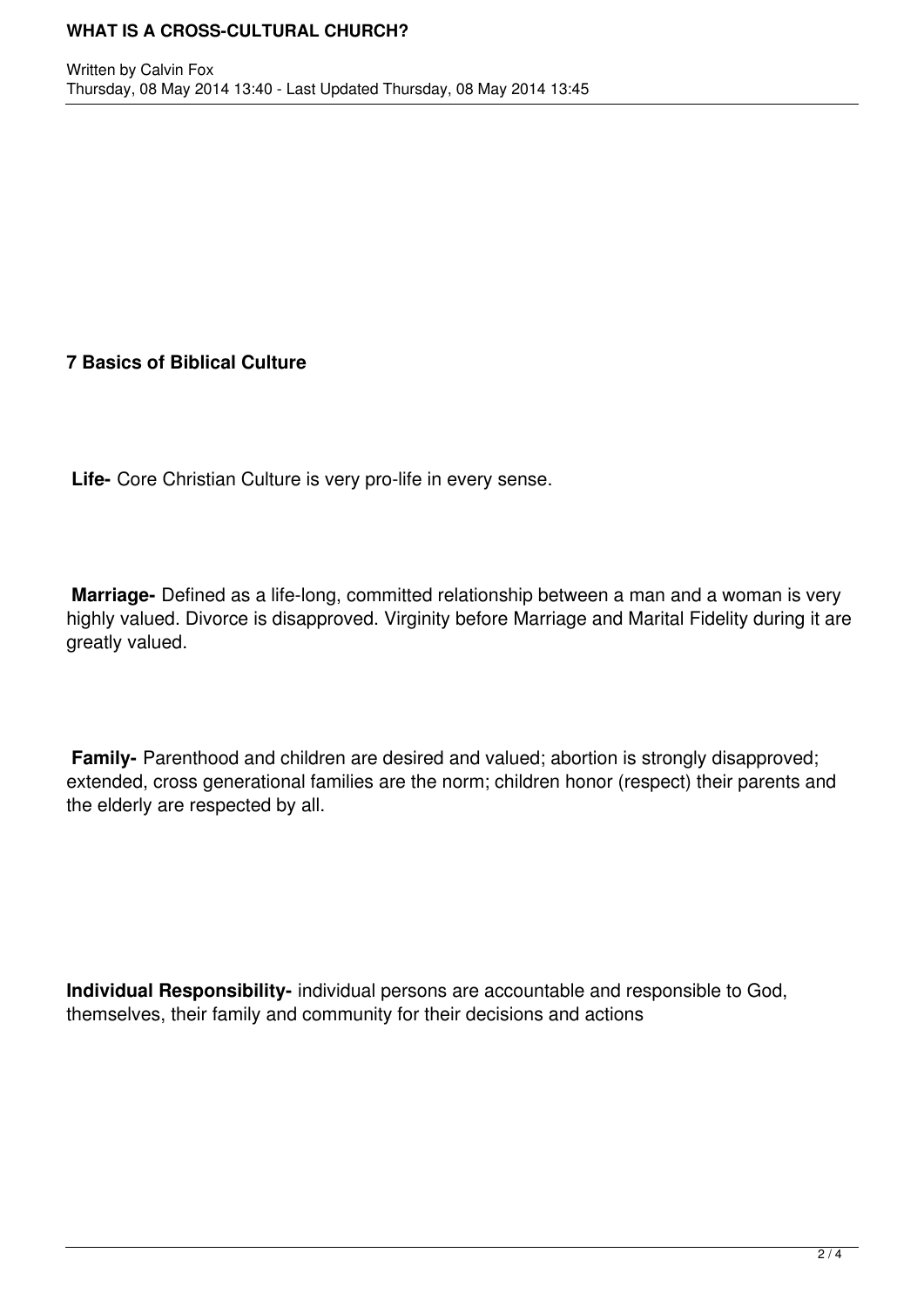#### **WHAT IS A CROSS-CULTURAL CHURCH?**

Written by Calvin Fox Thursday, 08 May 2014 13:40 - Last Updated Thursday, 08 May 2014 13:45

**Work-** everyone who is able works throughout life for the welfare of the family and community. Social, Economic and Political Freedom to work is highly valued.

**Biblical Welfare-** People who become destitute due to circumstances beyond their control are the responsibility- first, of their extended family and then, of the Church and then, of the local community

**Biblical Religion-** Christian Culture, above all, is Christian. It is centered on the worship and service of the God who has revealed Himself in Creation, Scripture and, particularly, in Jesus Christ. People who share Christian Culture see themselves as the Covenant People of God. This is their **primary identity**, no matter what their ethnic origin, first language or country of origin may be.

The above seven distinctives are the essential or core marks of Christian Culture. In practice, American Christians often disagree about the peripherals, as well as mix them in with the essentials. The interest of the interest of the interest of the peripherals do not

overcome or undermine the essentials. In the state of the state of the state of the state of the state of the state of the state of the state of the state of the state of the state of the state of the state of the state of practice that often happens.

An important task for the Church is to help Christians understand the difference between the two and how they relate.

In this time when Multiculturalism is so highly valued by many, it is very important that Christians understand what a Biblical Core Culture is and unashamedly commit to develop and